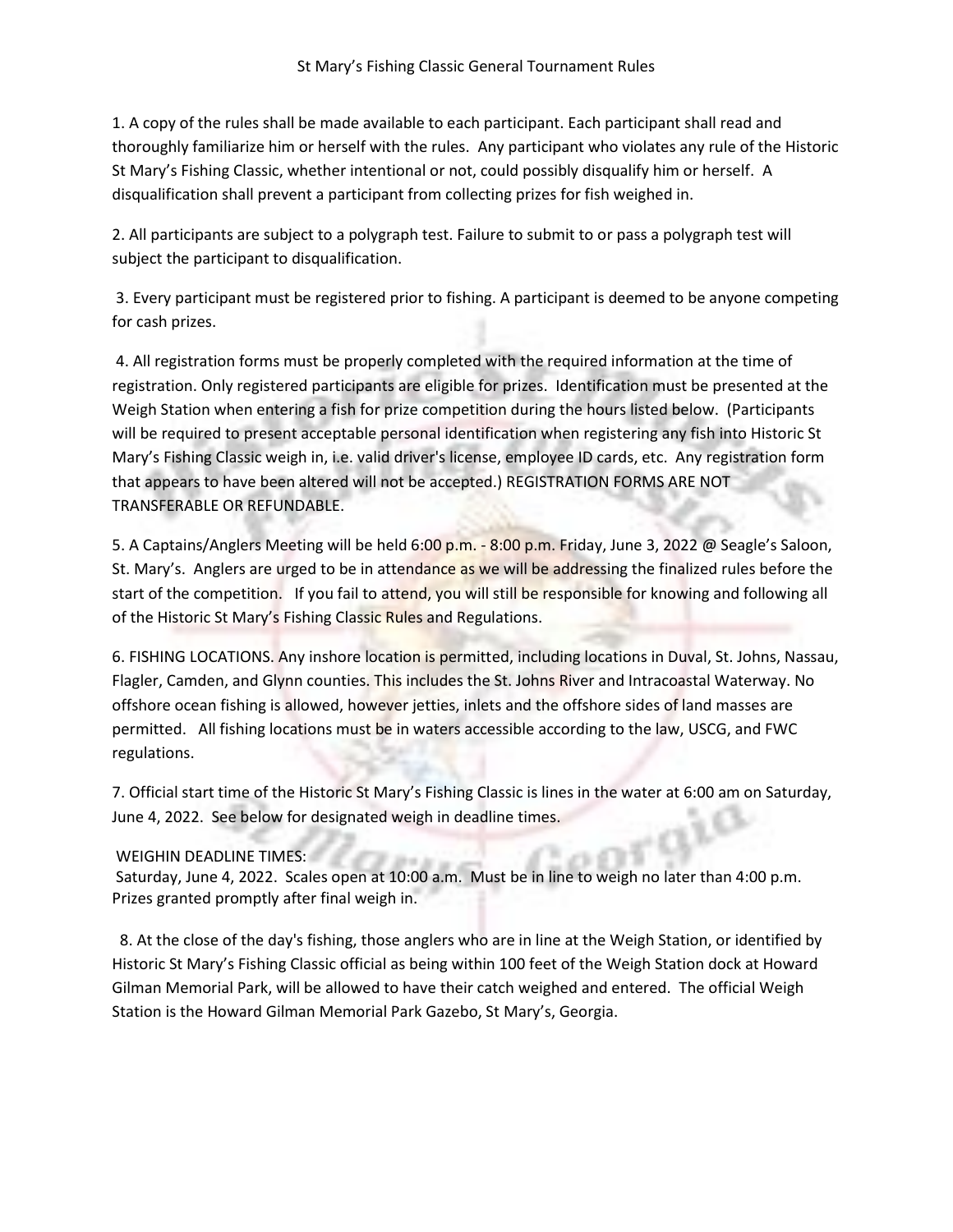9. All species can come to the event by truck or car, however, the angler who caught the fish must accompany his or her fish to the scale. All anglers must have his or her form of Identification on their person in order to weigh fish. ID must be presented prior to putting the fish on the scale. Absolutely no person or persons can give a fish they caught to another registered angler to weigh. This will be a part of the polygraph exam!

10. All Historic St Mary's Fishing Classic winners will be determined by the largest fish entered in each category according to weight and are subject to limitations. If there is a tie, earliest fish weighed gets the win.

11. An angler will be permitted to hold and win only one place per category at any one time but may place in more than one category simultaneously. If there are two or more anglers on board a boat, each angler can weigh the same species of fish. Cash will be awarded for big fish in each category. Any registration holder can win (or place) in more than one species, but can only win one place per species. YOU MUST BE PRESENT TO WIN AN AWARDand have photo identification.

12. All fish shall be kept in edible condition, preferably on ice, so the judge can make an accurate judgment as to its freshness. Any fish deemed to be frozen, spoiled, or rotten, will be disqualified. Any fish that has been shot, cut, mutilated, bang struck, or shows signs of unsportsmanlike handling may be disqualified. No fish will be accepted for registration that has been gutted or chemically treated prior to weighing. The Tournament Director or his representative may at his discretion gut any fish presented. A marine biologist may be on hand to determine the freshness of your catch. The tournament Directors decision will be final.

13. The participant must catch all fish entered into competition and it must be caught with a rod and reel or a pole and line. No participant shall be assisted in any way to land his or her fish except for help in netting or gaffing his/her catch. No exceptions are made. Flounder may NOT be gigged.

14. To promote conservation and in some cases comply with the State of Georgia or federal regulations, the Historic St Mary's Fishing Classic Tournament Director will not accept an entry of any fish that does not meet minimum length or slot limit requirements as specified. Historic St Mary's Fishing Classic reserves the right to amend these lengths and/or remove any fish from competition, without notice, at any time in order to comply with federal and/or state requirements.

15. All anglers must conform to local, state, and federal laws. All anglers must have a valid Georgia or Florida fishing license, however all entries must comply with Georgia regulations. Unsportsmanlike conduct will result in disqualification without refund of Registration fees. Participants under the influence of alcohol or illegal drugs will not be allowed to weigh.

16. All prizes not claimed at the awards ceremony on Saturday, will become property of the Historic St Mary's Fishing Classic. Recipient is responsible for all taxes on prizes won.